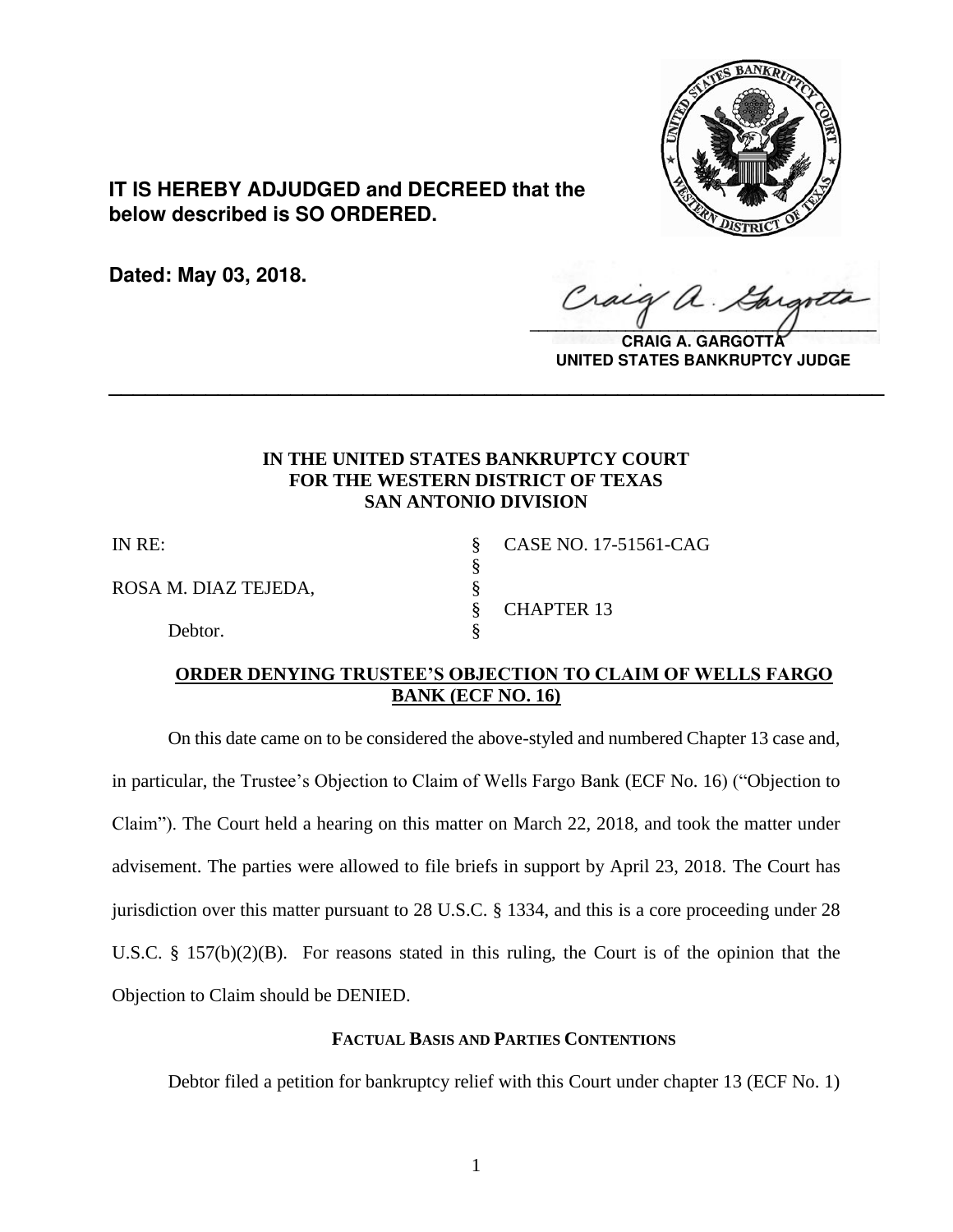on July 3, 2017. On October 23, 2017, the Chapter 13 Trustee (the "Trustee") filed her Objection to Claim of Wells Fargo Bank (ECF No. 16). Debtor filed her Response to Trustee's Objection to Proof of Claim of Wells Fargo on October 26, 2017. On November 29, 2017, Creditor Wells Fargo Bank filed a Response to Trustee's Objection to Claim of Wells Fargo Bank (ECF No. 24). On April 23, 2018, Trustee filed her Brief in Support of Trustee's Objection to Claim of Wells Fargo Bank, N.A. (Claim #2-1) (ECF No. 48). On the same day, Wells Fargo filed its Supplemental Brief of Wells Fargo in Support of its Response to Chapter 13 Trustee's Objection to Proof of Claim (ECF No. 49). Also on the same day, Debtor filed her Brief in Support of Debtor's Response to Trustee's Objection to Proof of Claim and in Support of Confirmation of Chapter 13 Plan (ECF No. 51).

The factual basis of the Motion is not contested. Juan R. Ramirez and Sonia A. Ramirez ("Mr. and Ms. Ramirez") executed a note with Accredited Mortgage Services on April 11, 2008, which was secured by property located at 3326 Gazelle Range, San Antonio, Texas. The Note and Deed of Trust were subsequently assigned to Wells Fargo Bank (the "Creditor"). On July 3, 2014, Debtor entered into a Note and Deed of Trust to Secure Assumption with a five year balloon payment with Mr. and Ms. Ramirez concerning the above referenced property. Debtor has no contractual obligations to Creditor and does not have privity of contract concerning the contract executed between Mr. and Ms. Ramirez and Creditor. There is no evidence that Creditor contested the sale of July 3, 2014, and Creditor does not object to its treatment under the Debtor's chapter 13 plan. On October 16, 2017, Creditor filed Claim #2 as secured by a recorded Deed of Trust in the aggregate amount of \$243,010.89, which includes arrears of \$17,431.30.

The sole basis for the Objection to Claim is that Debtor is a stranger to the contract between Creditor and Mr. and Ms. Ramirez, and therefore, Creditor cannot be forced to now participate in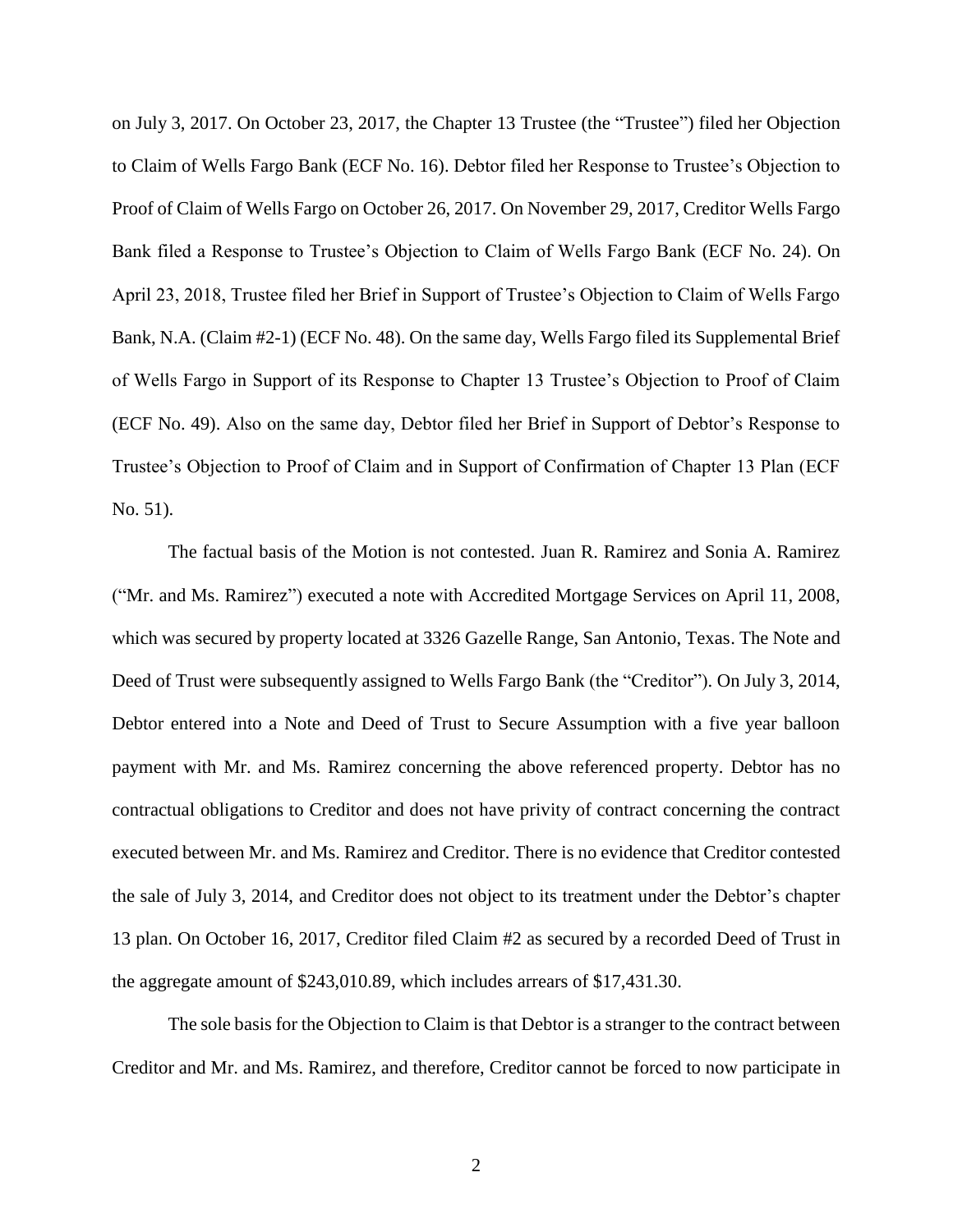Debtor's bankruptcy because there is no contractual relationship between Creditor and Debtor. Stated differently, Trustee believes that the lack of privty between Debtor and Creditor makes the Claim invalid.

Debtor, however, argues that by operation of 11 U.S.C.  $\S$  541(a),<sup>1</sup> Debtor's interest in the property became property of the bankruptcy estate on July 3, 2017, when the petition for relief under chapter 13 was filed. Further, privty is not required for the transaction that occurred between Debtor and Mr. and Mrs. Ramirez. Debtor contends that a Due on Sale clause cannot prevent alienability, and to the extent it purports to do so and to prevent its borrower from selling the property to a third party, it is unenforceable under Texas law. Thus, the transfer is valid and the property became part of the estate pursuant to Debtor's interest in the property via the Note and Deed of Trust to Secure Assumption.

Creditor also responded to the Objection to Claim and generally denied each and every allegation contained within the Objection to Claim. Creditor further contends that it consents to the treatment of its Claim in Debtor's case and wishes to participate within the bankruptcy process.

#### **LEGAL ANALYSIS**

The question this Court must answer is whether the Objection to Claim should be granted on the basis that there is no privity of contract between Debtor and Creditor. This Court finds that a lack of privty will not prevent Creditor from participating in this bankruptcy case.

The Court, as an initial matter, finds no Fifth Circuit case law that deals with this exact issue. The Circuit has, however, consistently ruled that a bankruptcy "claim" shall be defined broadly, in keeping with *Johnson v. Home State Bank*, 501 U.S. 78 (1991).

Trustee focuses on the definition of a "creditor" within the Bankruptcy Code. Under

 $\overline{a}$ 

<sup>&</sup>lt;sup>1</sup> Unless otherwise noted, all references to the United States Code appear under Title 11.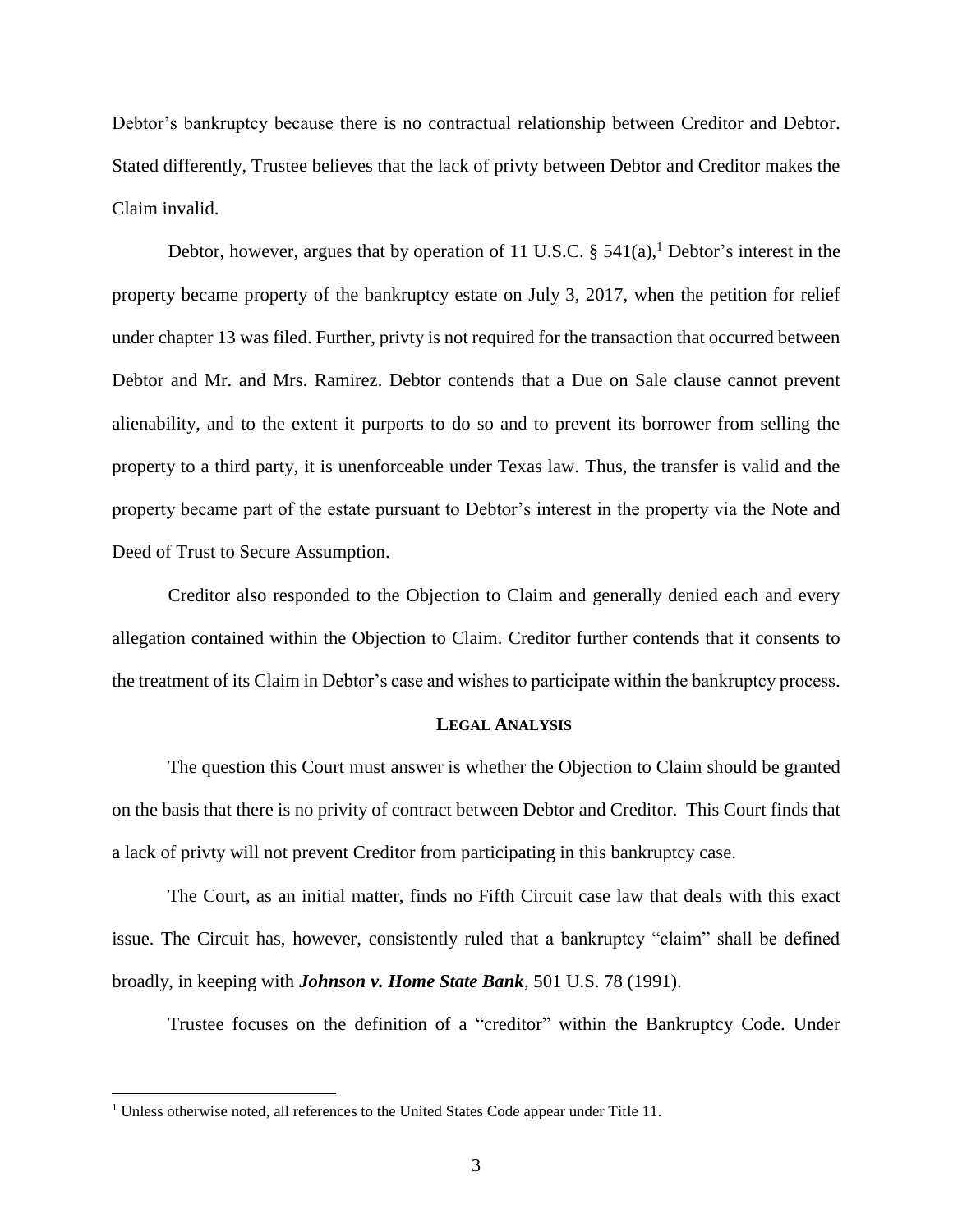Section 101(10), the term "creditor" is defined as—

- (a) entity that has a claim against the debtor that arose at the time of or before the order for relief concerning the debtor;
- (b) entity that has a claim against the estate of a kind specified in section 348(d),502(f), 502(g), 502(h) and 502(i) of this title; or
- (c) entity that has a community claim.

11 U.S.C.A. § 101(10) (2018). Trustee argues that Creditor does not have a claim against Debtor and was not a party to the agreement between Debtor and Mr. and Mrs. Ramirez. As such, Creditor does not meet the definition of a creditor under Section 101(10).

In response, Creditor argues that Trustee's analysis of a creditor is incomplete because it does not consider the meaning of "claim against the debtor" under Section 102(2) which Creditor believes to be outcome determinative. Section  $102(2)$  states that "[i]n this title—'claim against the debtor' includes *claim against property of the debtor*." 11 U.S.C.A. § 102(2) (emphasis added). Creditor proposes that the definition of a "claim against the debtor" in Section 102(2), when applied to the definition of a creditor in Section  $101(10)(A)$ , must be read as an "entity that has a claim against the debtor. [which] includes [a] claim against property of the debtor,] that arose at the time of or before the order for relief concerning the debtor." 11 U.S.C.A. §§ 101(10)(A), 102(2). The Court agrees. Creditor's lien against the Debtor's real property secures a right to payment. As such, Creditor has a "claim against property of the Debtor" in accordance with Section 102(2).

Debtor also directs this Court to the *Johnson* case for the proposition that Congress intended to incorporate the broadest definition of "claim" possible. *Johnson*, 501 U.S. at 83. In *Johnson*, the debtor defaulted on promissory notes secured by a mortgage on his farm. *Id.* at 80. The creditor, Home State Bank, began foreclosure proceedings that were halted by the debtor's filing under chapter 7. *Id.* The debtor received a discharge of personal liability on the notes, but in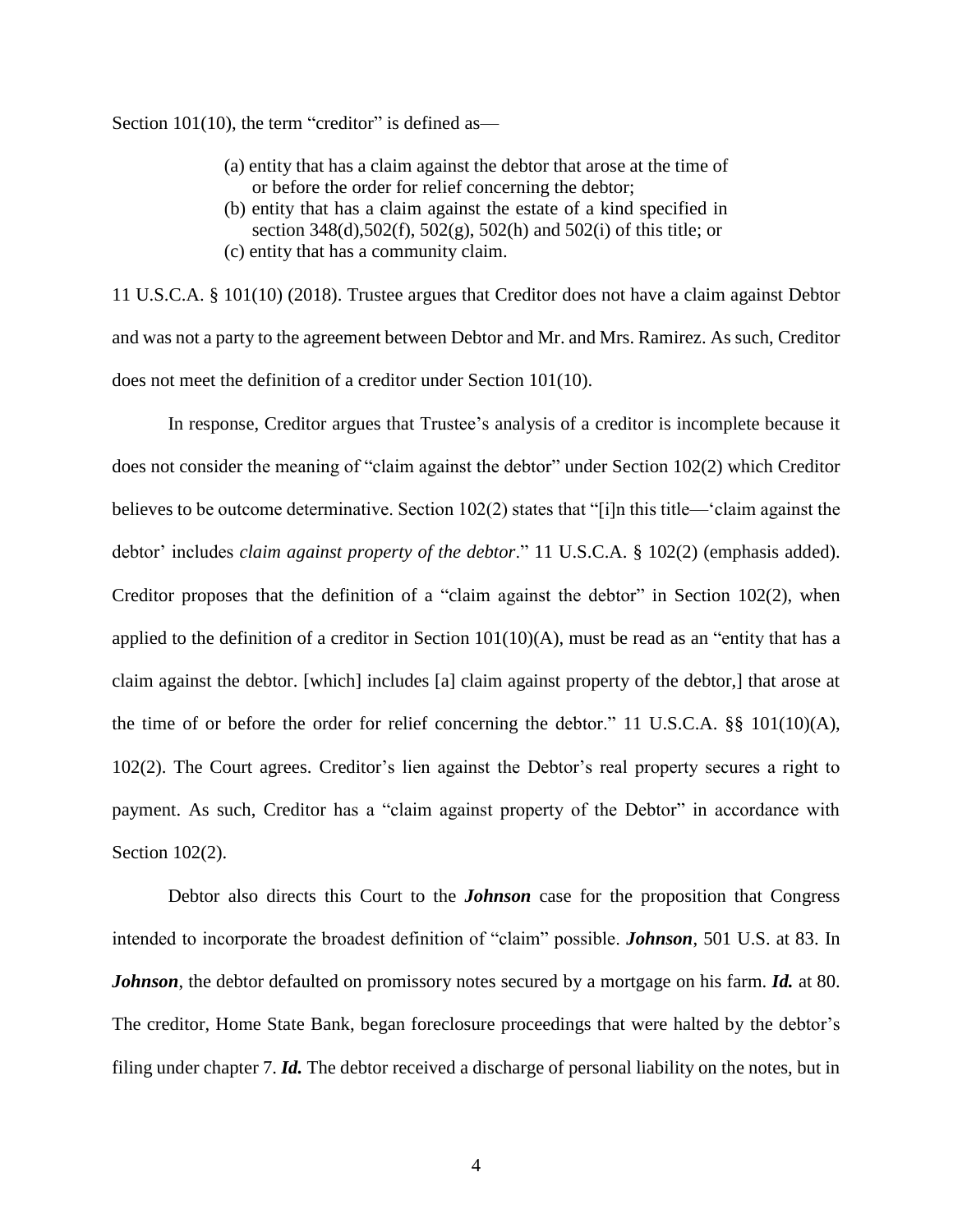rem liability on the notes survived. *Id.* The creditor reinitiated foreclosure proceedings, and the debtor then filed for reorganization under chapter 13, listing the mortgage as a claim of the estate. *Id.* The plan was confirmed over the creditor's objection. *Id.* at 81. On appeal, the district court held that the Bankruptcy Code does not allow a debtor to include in a chapter 13 plan a mortgage used to secure an obligation for which personal liability has been discharged in chapter 7 proceedings. *Id.* The circuit court affirmed. *Id.* The Supreme Court, however, held:

> A mortgage lien securing an obligation for which a debtor's personal liability has been discharged in a Chapter 7 liquidation is a 'claim' within the meaning of 11 U.S.C.A. 101(5) and is subject to inclusion in an approved Chapter 13 reorganization plan. Congress intended in 11 U.S.C.A. 101(5) to incorporate the broadest available definition of 'claim[.]'

Id. at 78 (citation omitted). In the case at bar, there is no issue about extinguished personal liability.

Debtor cites this case for the proposition that the definition of "claim" is broad, and as such, the

treatment of Creditor in the plan should stand regardless of privity between Debtor and Creditor.

Further, the *Johnson* Court noted:

Even after the debtor's personal obligations have been extinguished, the mortgage holder still retains a "right to payment" in the form of its right to the proceeds from the sale of the debtor's property. Alternatively, the creditor's surviving right to foreclose on the mortgage can be viewed as a "right to an equitable remedy" for the debtor's default on the underlying obligation. Either way, there can be no doubt that the surviving mortgage interest corresponds to an "enforceable obligation" of the debtor.

Id. at 84. The Court further analyzed Section 102(2) and reinforced its holding that the mortgagee

had a claim:

[Section] 102(2) establishes, as a "[r]ul[e] of construction," that the phrase "'claim against the debtor' includes claim against property of the debtor." A fair reading of Section 102(2) is that a creditor who, like the Bank in this case, has a claim enforceable only against the debtor's property nonetheless has a "claim against the debtor" for purposes of the Code.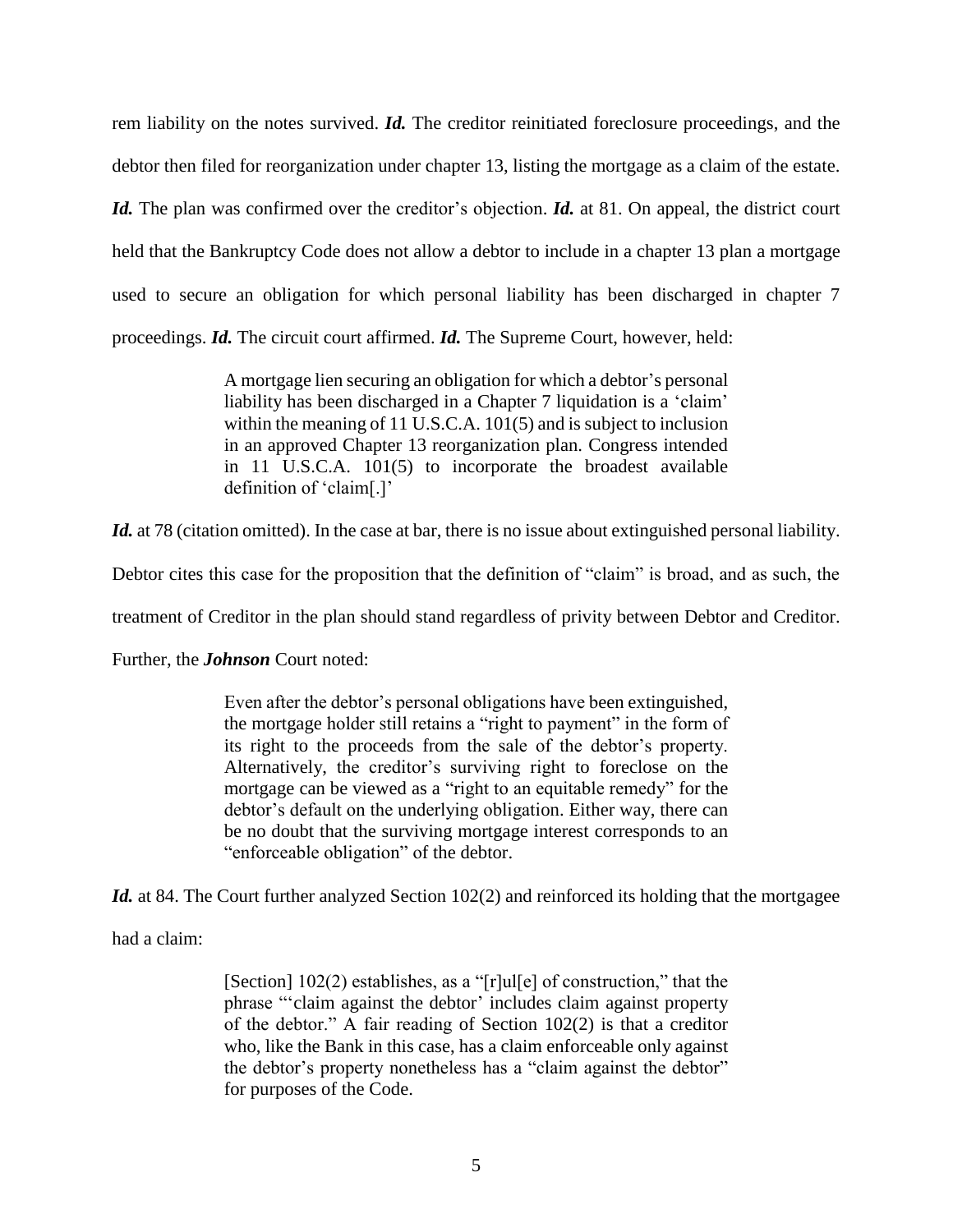*Id***.** Thus, *Johnson*'s holding is consistent with the facts in the case at bar. Creditor's "claim" must be given the broadest possible definition available in keeping with *Johnson*'s holding.

Trustee relies on two cases in support of her argument that lack of privty extinguishes Wells Fargo's inclusion in Debtor's case: *In re Mullin*, 433 B.R. 1 (Bankr. S.D. Tex. 2010) and *In re Tewell*, 355 B.R. 674 (Bankr. N.D. Ill. 2006).

In **Tewell**, a creditor held the first mortgage lien on real property through a note and mortgage agreement with Alex Almaraz. *Tewell*, 355 B.R. at 677. The debtor in the case was neither the maker of the note nor the mortgagor of the aforementioned property. *Id.* Almaraz transferred the property to the debtor notwithstanding a "due-on-sale" clause that stated "[i]f all or any part of the Property or any interest in it is sold or transferred . . . without Lender's prior written consent, Lender may, at its option, require immediate payment in full of all sums secured by this Security Instrument." *Id.* at 677. The creditor did not give written consent to the transfer. *Id.* The creditor sought foreclosure on the property, and the debtor filed a chapter 13 bankruptcy petition. *Id.* The debtor sought to cure the arrearage in the plan and the plan was confirmed. *Id.* The creditor then filed a motion for relief from the automatic stay contending that the stay should be lifted because the debtor does not appear on the note and that the transfer violated the due-on-sale clause under the original note. *Id.* at 678. The debtor argued that because the creditor was aware that she was paying the mortgage and remained silent, laches, estoppel, and waiver apply to the creditor. Id. The court held that a chapter 13 "debtor who obtained residential mortgage property from the original mortgagor without adhering to the due-on-sale clause is not permitted to cure the mortgage defaults through the Chapter 13 plan over the objection of the mortgage holder." *Id.* at 681. Further, the *Tewell* court held that neither the mortgagee's failure to invoke the due-on-sale clause in mortgage immediately upon original mortgagor's quitclaiming its interest in property to chapter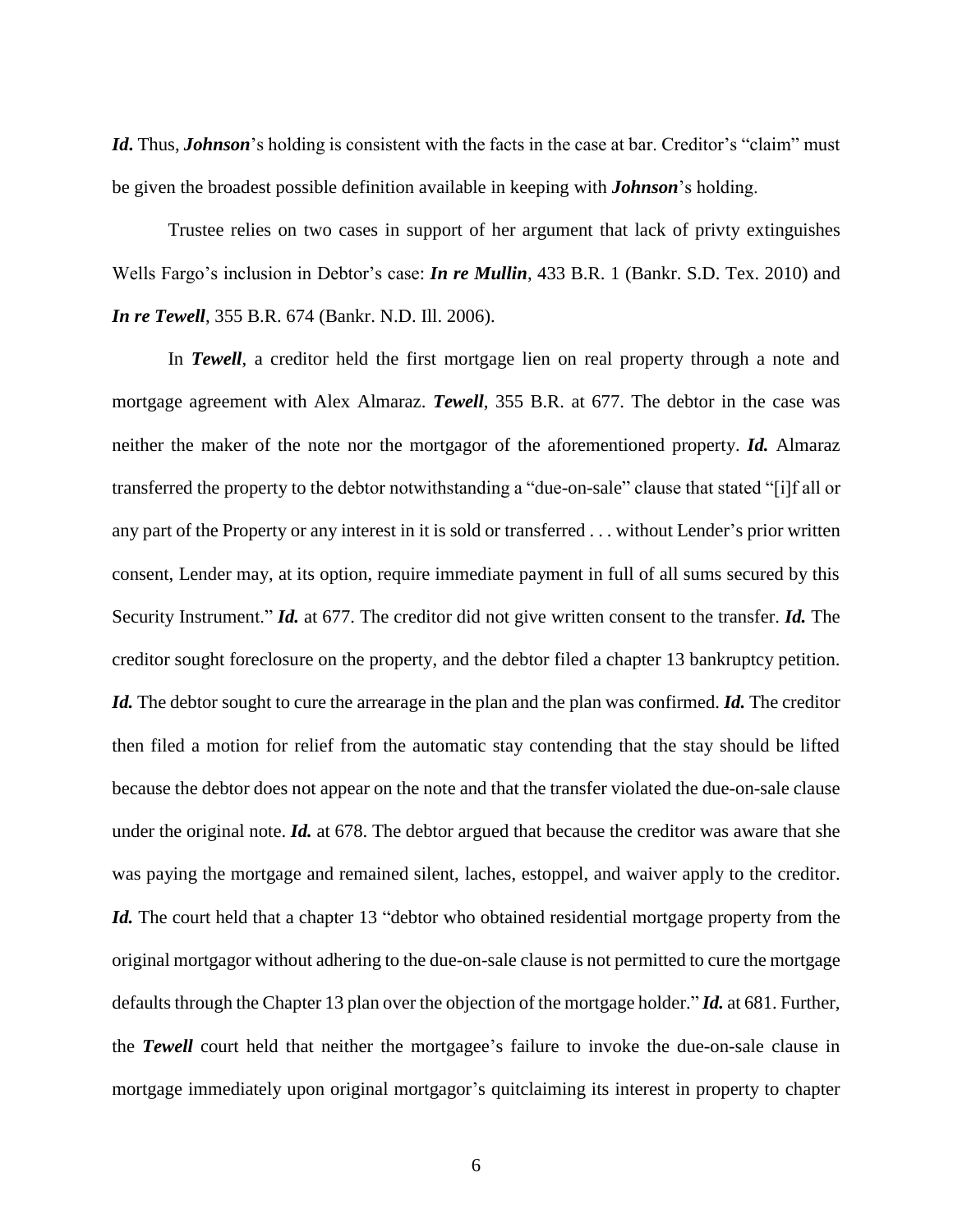13 debtor nor the mortgagee's subsequent acceptance of mortgage payments from the debtor up until time of debtor's default was sufficient to bar mortgagee, on laches, equitable estoppel, or waiver theory, from asserting its rights. *Id.*at 683–86. Thus, the focus of the court's holding was on the objection of the creditor. In the case at bar, there is only the objection of Trustee.

In *Mullin*, the debtor was not a maker on the original note. *Mullin*, 433 B.R. at 4. Rather, the debtor acquired the property when James and Carol Morgan, the original parties to the note with the creditor, executed a warranty deed with the debtor in violation of the due on sale clause in the original note between the Morgans and the creditor. *Id.* at 5. Neither the debtor nor the Morgans gave notice to the creditor. *Id.* The debtor filed a chapter 13 plan that sought to treat the arrearage under the plan. *Id.* at 6. The creditor filed an objection on the grounds that the debtor improperly acquired title to the property through the Morgans' violation of the due-on-sale provision of the note. *Id.* at 7. The court held "that the treatment of the mortgage in the Plan would be an impermissible modification of [the creditor's] right to enforce the due on sale clause pursuant to the First Lien Deed of Trust." *Id.* at 12. Further, the *Mullin* court cited the *Tewell* case for the proposition that a due-on-sale clause is a "fundamental aspect of a mortgagee's rights[.]" *Mullin*, 355 B.R. at 680.

The distinction between the *Mullin* and *Tewell* cases and the case at bar is that here, Creditor has not objected to its treatment under Debtor's case. In the *Mullin* and *Tewell* cases, the respective creditors objected to their inclusion within each respective debtor's case. Here, Creditor wishes to be included within the case by filing briefs with the Court to further support Debtor's position. The Court cannot ignore this distinction. Moreover, *Mullin* and *Tewell* focus on the impediment of the creditor's rights. Here, Creditor cannot have its rights impeded when it has consented to its treatment within Debtor's plan.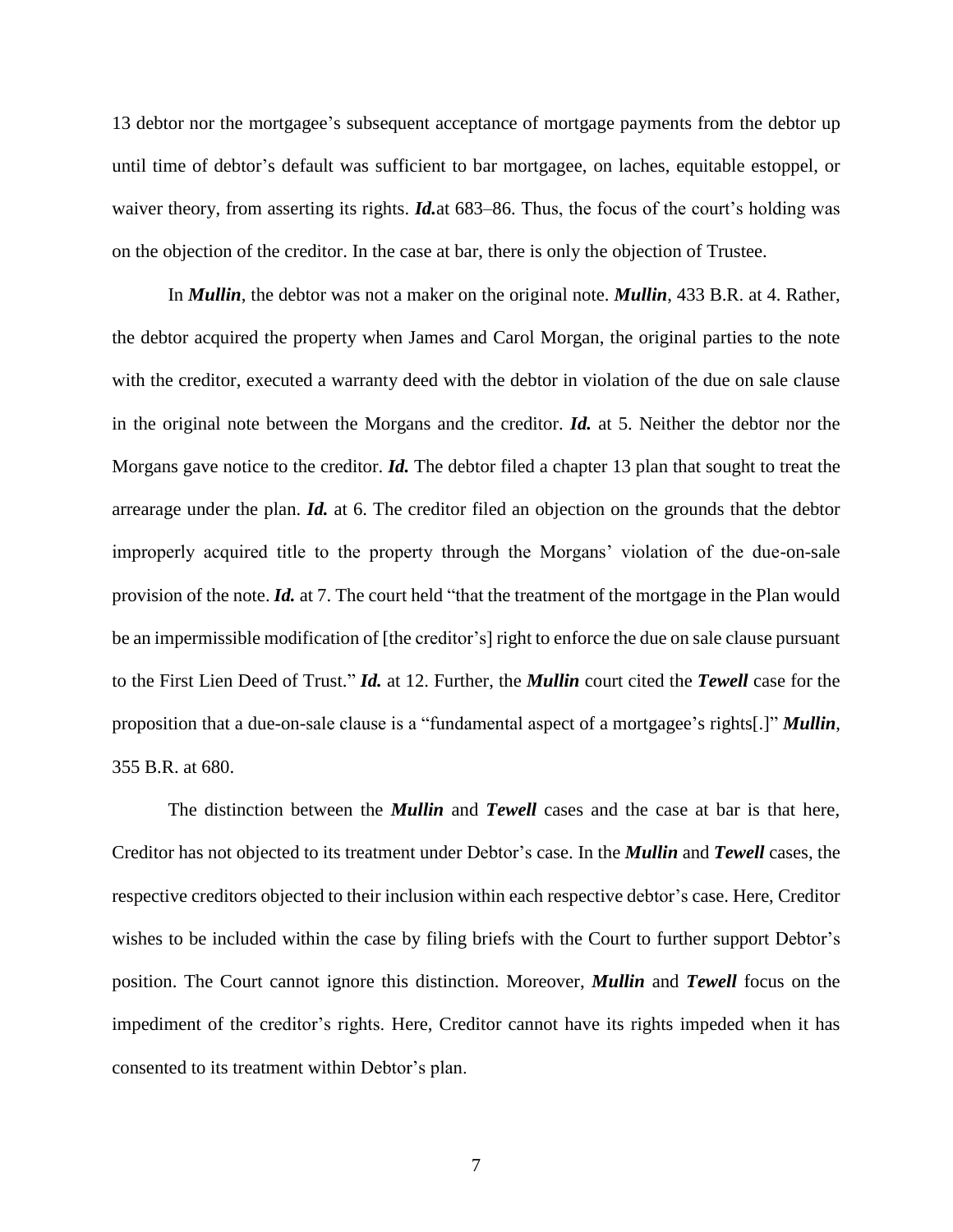Further, a plain reading of 11 U.S.C. § 502(b)(1) reveals that Creditor should be allowed to participate in the bankruptcy process. Section 502(b)(1) states that a claim shall be allowed except when "such claim is unenforceable against the debtor *and* property of the debtor, under any agreement or applicable law for a reason other than because such claim is contingent or unmatured." 11 U.S.C.A. § 502(b)(1) (emphasis added). Congress chose to use the word "and" instead of "or" when describing a situation where a claim is not allowed because it is unenforceable as to the debtor and the debtor's property. Put another way, Congress envisioned that a claim against a debtor should be allowed unless it is unenforceable because there is no in rem and in personam liability on the part of a debtor. The facts presented in this case reveal that Creditor's claim is unenforceable as to Debtor because she is a stranger to the contract. That, however, is not the end of the analysis because Congress deliberately chose to use the word "and," meaning both situations in the statute must be met.

Here, Debtor has what amounts to a wraparound mortgage. A wraparound mortgage is defined as—

> [A] subsequent and subordinate mortgage secured by real property upon which there exists a first mortgage that is outstanding and unsatisfied. The purchase money wraparound mortgage differs from a conventional second mortgage in that the wraparound seller in the transaction remains personally liable under any prior obligation, but the purchaser never becomes personally obligated for such.

*Greenland Vistas, Inc. v. Plantation Place Assocs., Ltd.*, 746 S.W.2d 923, 925 (Tex. App.—Fort Worth 1988, writ denied). As the *Greenland Vistas* case demonstrates, wraparound mortgages are valid under Texas law, creating a property interest for Debtor. Had this transaction violated Texas law, Trustee would be entitled to relief because both requirements under Section 502(b)(1) would be met. In that instance, a bankruptcy claim against Debtor by Creditor would be unenforceable and the property would not receive treatment within the bankruptcy case. Privity of contract,